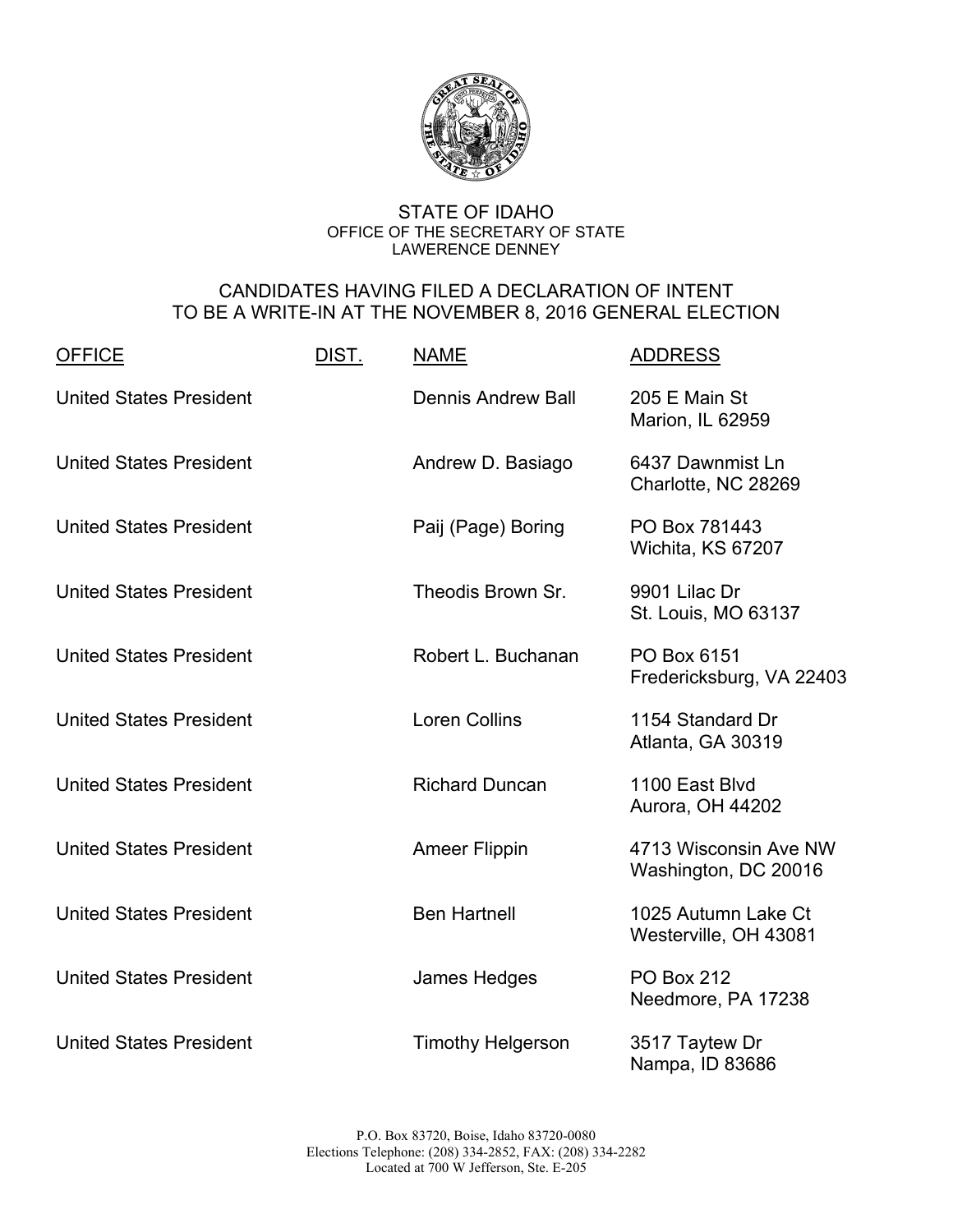| <b>United States President</b> | Tom Hoefling           | 101 3rd St<br>Lohrville, IA 51453              |
|--------------------------------|------------------------|------------------------------------------------|
| <b>United States President</b> | Alan Jacquemotte       | 33555 Ryan Rd<br>Sterling Heights, MI 48310    |
| <b>United States President</b> | Lynn Kahn              | <b>PO Box 562</b><br>Schroon Lake, NY 12870    |
| <b>United States President</b> | <b>Chris Keniston</b>  | 3677 Tulane Dr<br><b>Kenner, LA 70065</b>      |
| <b>United States President</b> | Laurence Kotlikoff     | 203 St Botolph St Apt #3<br>Boston, MA 02115   |
| <b>United States President</b> | <b>Chris Lacy</b>      | 12901 W Silverbrook Ct<br>Boise, ID 83713      |
| <b>United States President</b> | David Librace          | 203 S 7 <sup>th</sup> W<br>Helena, AR 72390    |
| <b>United States President</b> | David Limbaugh         | 542 Warrior Dr<br>Murfreesboro, TN 37128       |
| <b>United States President</b> | Steven P. Malloy       | PO Box 4785<br>Pocatello, ID 83205             |
| <b>United States President</b> | Michael A Maturen      | 3296 E Clemens Rd<br>Harrisville, MI 48740     |
| <b>United States President</b> | Monica Gail Moorehead  | 37 Bentley Ave<br>Jersey City, NJ 07304        |
| <b>United States President</b> | Kevin M. Moreau        | 601 S San Pedro St<br>Los Angeles, CA 90014    |
| <b>United States President</b> | Laio Chantelle Morris  | 3820 Wainfleet Dr<br>Richmond, VA 23235        |
| <b>United States President</b> | <b>Reverend MsMere</b> | 1609 Lemp St<br>Boise, ID 83702                |
| <b>United States President</b> | Michael S Olkowski     | 4590 W Hickory Rd<br>Hickory Corners, MI 49046 |
| <b>United States President</b> | Darryl W. Perry        | 63 Emerald St #369<br>Keene, NH 03431          |